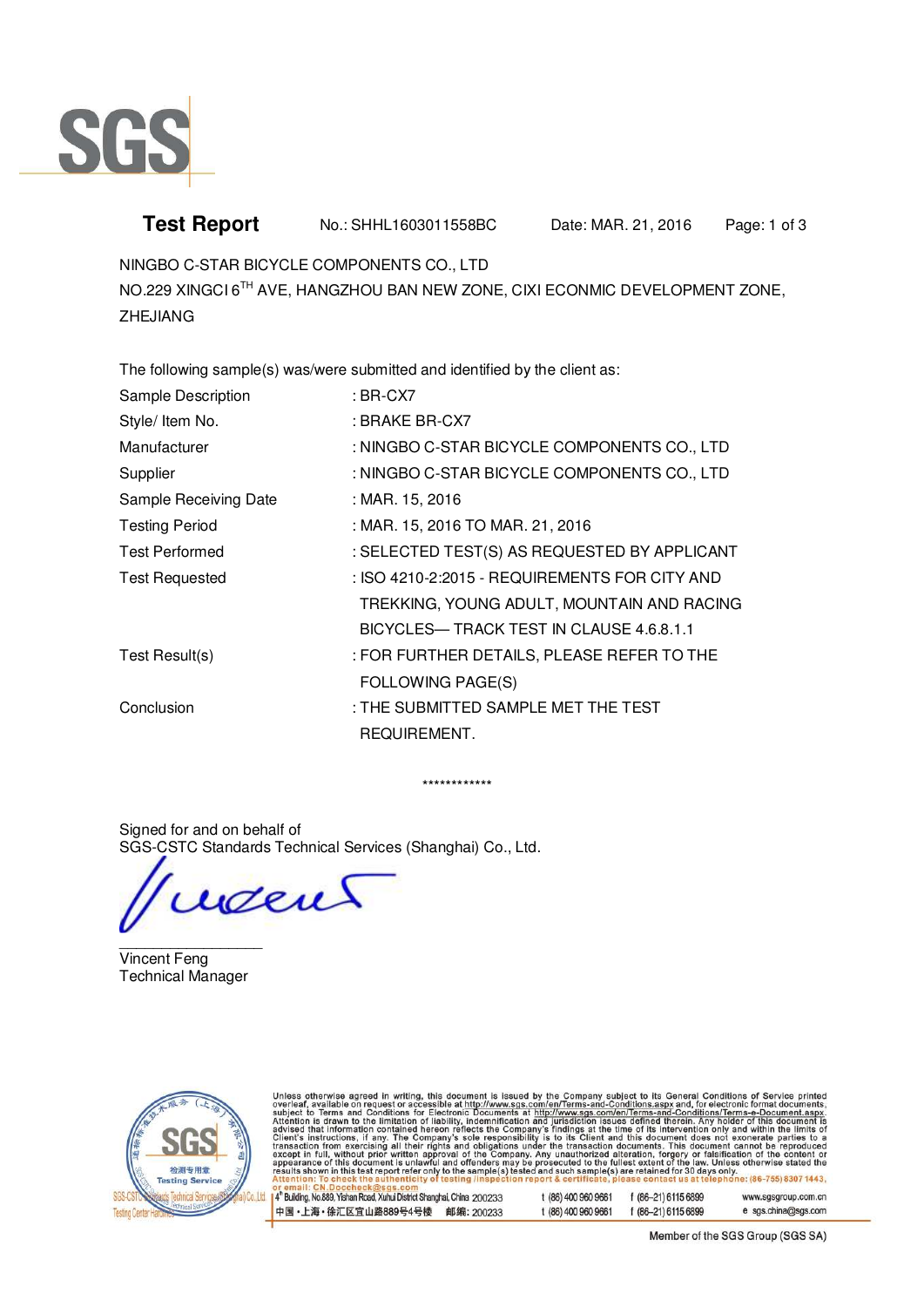

**Test Report** No.: SHHL1603011558BC Date: MAR. 21, 2016 Page: 2 of 3

**Test Conducted:** 

## **ISO 4210-2:2015 - Requirements for City and Trekking, Young Adult, Mountain and Racing Bicycles— Track test in clause 4.6.8.1.1**

- 1. Bicycle type: Mountain bicycles
- 2. Number of Tested Sample: 1 pc of mountain with BR-CX7 brake
- 3. Test Result:

| <b>Clause</b> |                                                                     |                    | <b>Test Method/ Requirement</b> |                                                           | <b>Result</b> | Rating |
|---------------|---------------------------------------------------------------------|--------------------|---------------------------------|-----------------------------------------------------------|---------------|--------|
| 4.6.8.1.1     | Braking performance                                                 |                    |                                 | Braking distance (m):                                     |               |        |
| Track test    | Condition                                                           | Velocity<br>(km/h) | Brake in<br>use                 | Braking distance (m)                                      |               |        |
|               | Dry                                                                 | 25                 | <b>Both</b>                     | 6                                                         | 3.78          | Pass   |
|               |                                                                     | Rear only          | 10                              | 6.52                                                      |               |        |
| Wet           | 16                                                                  | <b>Both</b>        | 5                               | 1.92                                                      |               |        |
|               |                                                                     | Rear only          | 10                              | 3.56                                                      |               |        |
|               | The ratio of braking performance wet/dry shall be greater than 4:10 |                    |                                 |                                                           | Pass          |        |
|               |                                                                     |                    |                                 | The bicycle shall show smooth, safe stop characteristics. |               |        |



Unless otherwise agreed in writing, this document is issued by the Company subject to its General Conditions of Service printed<br>overleaf, available on request or accessible at http://www.sgs.com/en/Terms-and-Conditions.asp nail: CN.Doccheck@sgs.com or ema

| 中国・上海・徐汇区宜山路889号4号楼 邮编: 200233                                          | t (86) 400 960 9661 | f (86-21) 6115 6899 | e sgs.china@sgs.com |
|-------------------------------------------------------------------------|---------------------|---------------------|---------------------|
| 4" Building, No.889, Yishan Road, Xuhui District Shanghai, China 200233 | t (86) 400 960 9661 | f (86-21) 6115 6899 | www.sgsgroup.com.cn |

Member of the SGS Group (SGS SA)